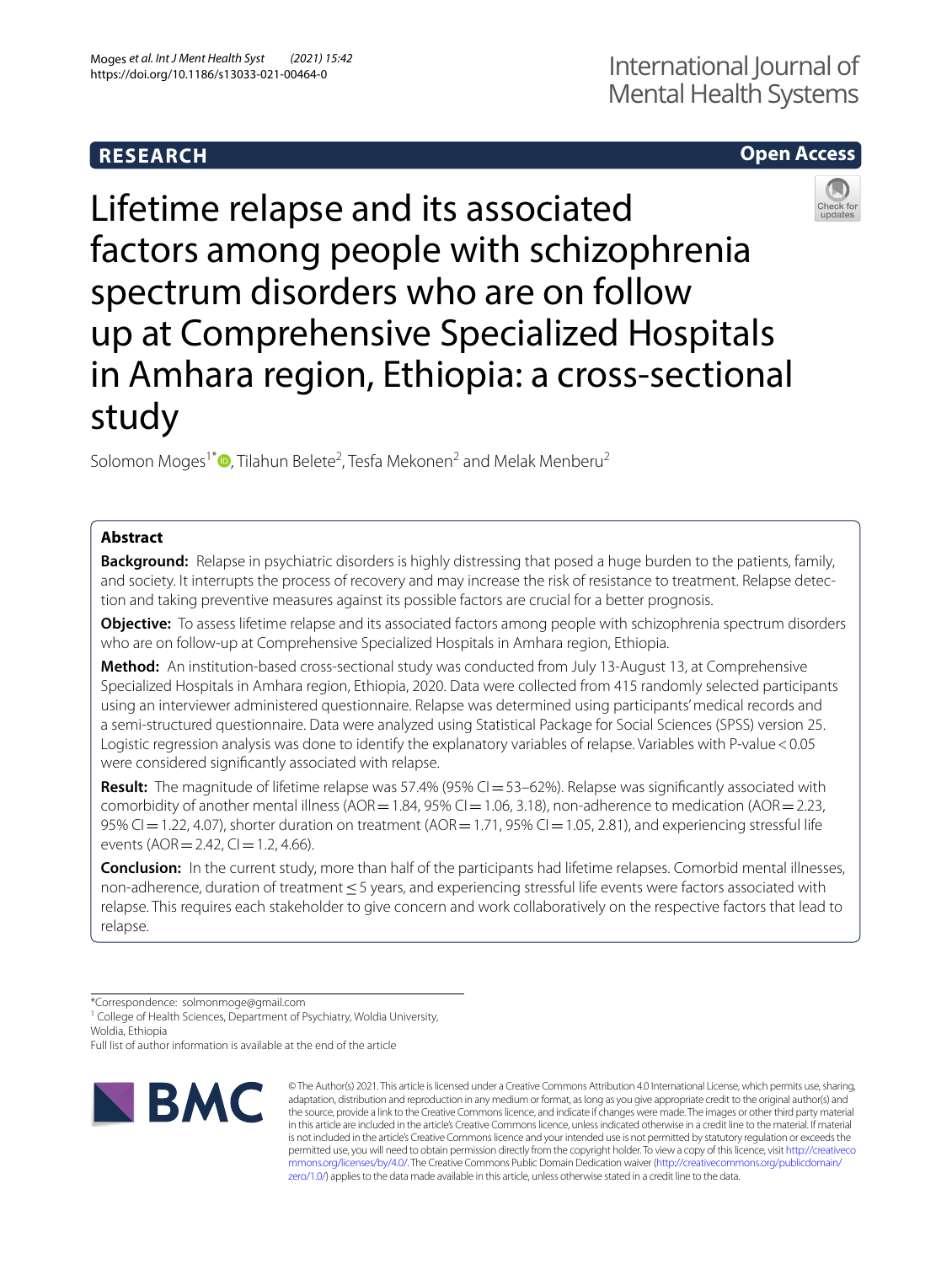**Keywords:** Relapse, Schizophrenia spectrum disorders, Amhara, Ethiopia

## **Introduction**

Mental disorders comprised the highest global disease burden where relapse is one of the most important barriers to recovery and rehabilitation. Relapse in schizophrenia spectrum disorders is an issue of concern to both the patients and caregivers causing high distress and poor quality of life [[1–](#page-10-0)[4\]](#page-10-1). Relapse in schizophrenia spectrum disorders refers to a return of symptoms after a period of improvement which is characterized by acute psychotic exacerbation [\[5](#page-10-2), [6](#page-10-3)]. It is associated with frequent hospitalizations and contributes to considerable costs in mental healthcare [\[7](#page-10-4), [8](#page-10-5)].

In the course of schizophrenia spectrum disorders, relapse is a common phenomenon even while the patient is on treatment. For instance, the relapse rate for people with schizophrenia ranges between 50 to 92% globally and is estimated to be 3.5% per month in those who are treated with depot antipsychotic medication [\[9,](#page-10-6) [10](#page-10-7)].

The first two to five years are thought to be key determinants of long-term functional and clinical prognosis associated with schizophrenia. Rates of relapse in psychotic disorder were 31% after one year and 43% after two years of treatment  $[11]$  $[11]$ . In another study, the relapse rate within the frst years after schizophrenia onset has been estimated to be about 34– 37% [[12\]](#page-10-9), while the lifetime risk of relapse was up to 70%, irrespective of the pharmacological treatment  $[13]$  $[13]$ . In a systematic review and meta-analysis of longitudinal studies in patients with frst-episode psychosis, the pooled prevalence of relapse of positive symptoms was 28% within 1 year of follow-up, 43% within 1.5 to 2 years, and 54% within 3 years of the follow-up period [[14](#page-10-11)]. As a result, with an increase in the number of relapses, the risk of chronicity of the disorder with severe functional impairment seems to be higher [[15](#page-10-12)].

Frequent relapses have been associated with progressive functional deterioration, hospitalizations, cognitive impairment, and poor clinical prognosis, which further leads to an enormous burden for the patients and their families [[16](#page-10-13)–[18](#page-10-14)]. Additionally, relapse increases the risks of self-harm and social impairment [[4\]](#page-10-1).

Previous studies reported some of the modifable risk factors associated with relapse, including poor treatment compliance, substance use, poor social support, delay in seeking care, stigma against mental illness, and unavailability of psychotropic drugs [[19,](#page-10-15) [20](#page-10-16)]. Identifying the factors associated with relapse will help to predict and prevent relapse in patient care. However, evidence on the magnitude and associated factors of relapse is scarce in Ethiopia  $[10, 21, 22]$  $[10, 21, 22]$  $[10, 21, 22]$  $[10, 21, 22]$  $[10, 21, 22]$  $[10, 21, 22]$ . Therefore, the purpose of this study was to determine the magnitude of lifetime relapse and its associated factors among people with schizophrenia spectrum disorders.

## **Methods**

## **Study design and setting**

An institution-based cross-sectional study was conducted from July 13-August 13, 2020 at Comprehensive Specialized Hospitals located in Amhara region, Ethiopia, specifcally in Felege Hiwot Comprehensive Specialized Hospital (FHCSH), University of Gondor Comprehensive Specialized Hospital (UGCSH), and Dessie Comprehensive Specialized Hospitals (DCSH).

FHCSH is located in Bahir Dar city 521 kms away from Addis Ababa, the capital city of Ethiopia. FHCSH psychiatry unit has seven inpatient beds and six outpatient departments. The total patient population served by the FHCSH Psychiatry unit is 19,200 per year, and currently, about 445 people with schizophrenia spectrum disorders are estimated to be seen monthly.

UGCSH is located in Gondar Town 730 kms away from Addis Ababa. The total number of patients served by UGCSH Psychiatry unit is 12,000 per year. UGCSH Psychiatry unit has two beds in the emergency, nineteen beds for inpatient services, and four outpatient departments. Currently, 378 people with schizophrenia spectrum disorders is estimated to be seen monthly.

DCSH is located 401 kms from Addis Ababa. The DCSH Psychiatry unit serves 15,100 patients per year. It has three outpatient departments and one inpatient service which has six beds and currently, about 433 patients with schizophrenia spectrum disorders are estimated to be seen.

### **Source populations and study populations**

All people who have a diagnosis of schizophrenia spectrum disorders according to DSM-5 and who are on follow up at Comprehensive Specialized Hospitals in the Amhara region, Ethiopia were the source population. The study population were all people with schizophrenia spectrum disorders aged 18 years and above who were receiving follow-up services and present during the data collection period at these hospitals. We included participants who were receiving follow-up service for at least six months duration because symptomatic remission is expected to be achieved within six months of starting medications/follow-up [\[23](#page-10-19)].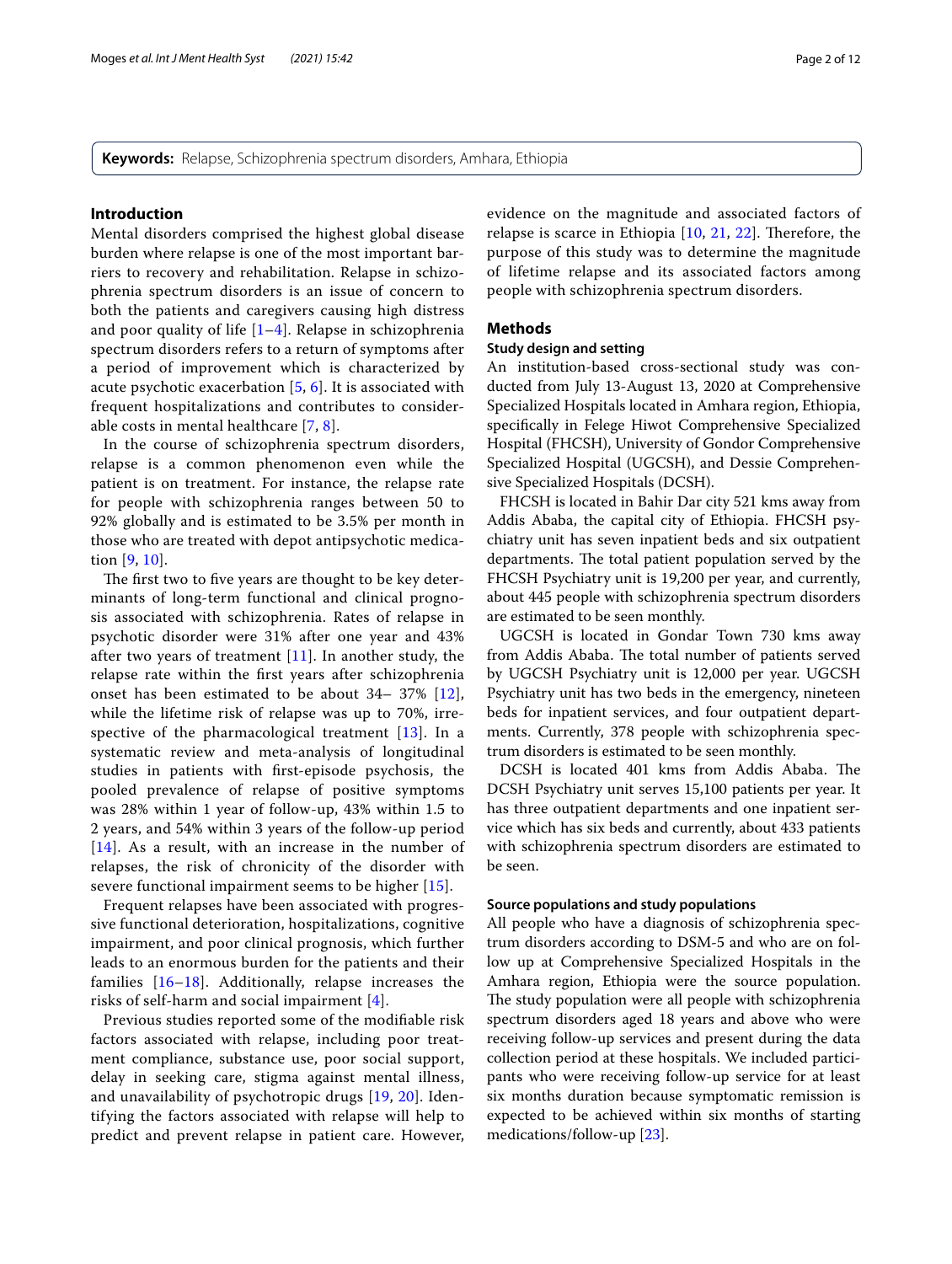## **Sample size and sampling procedure**

The sample size was calculated using a single population proportion formula considering 43.3% relapse [[19\]](#page-10-15), 95% confdence interval, 5% margin of error, and 10% non-response rate. The final sample size was 415. Systematic random sampling technique was used to select participants using the list of patient cards as a sampling frame at the outpatient department (OPD) level. The final sample size was allocated proportionally for the three hospitals based on their monthly case flow. Sampling fraction (K) was determined by dividing the total study subjects who had a follow-up during the four-week data collection period (which was determined by taking the average monthly patient flow in the past 3 months) by each respective designated sample size **((445/147, 433/143, 378/125)≈**3): then, the frst subject was selected randomly using lottery method. Until the completion of the fnal sample size, partici-pants were selected every 3<sup>rd</sup> interval (See Fig. [1](#page-2-0) below).

<span id="page-2-0"></span>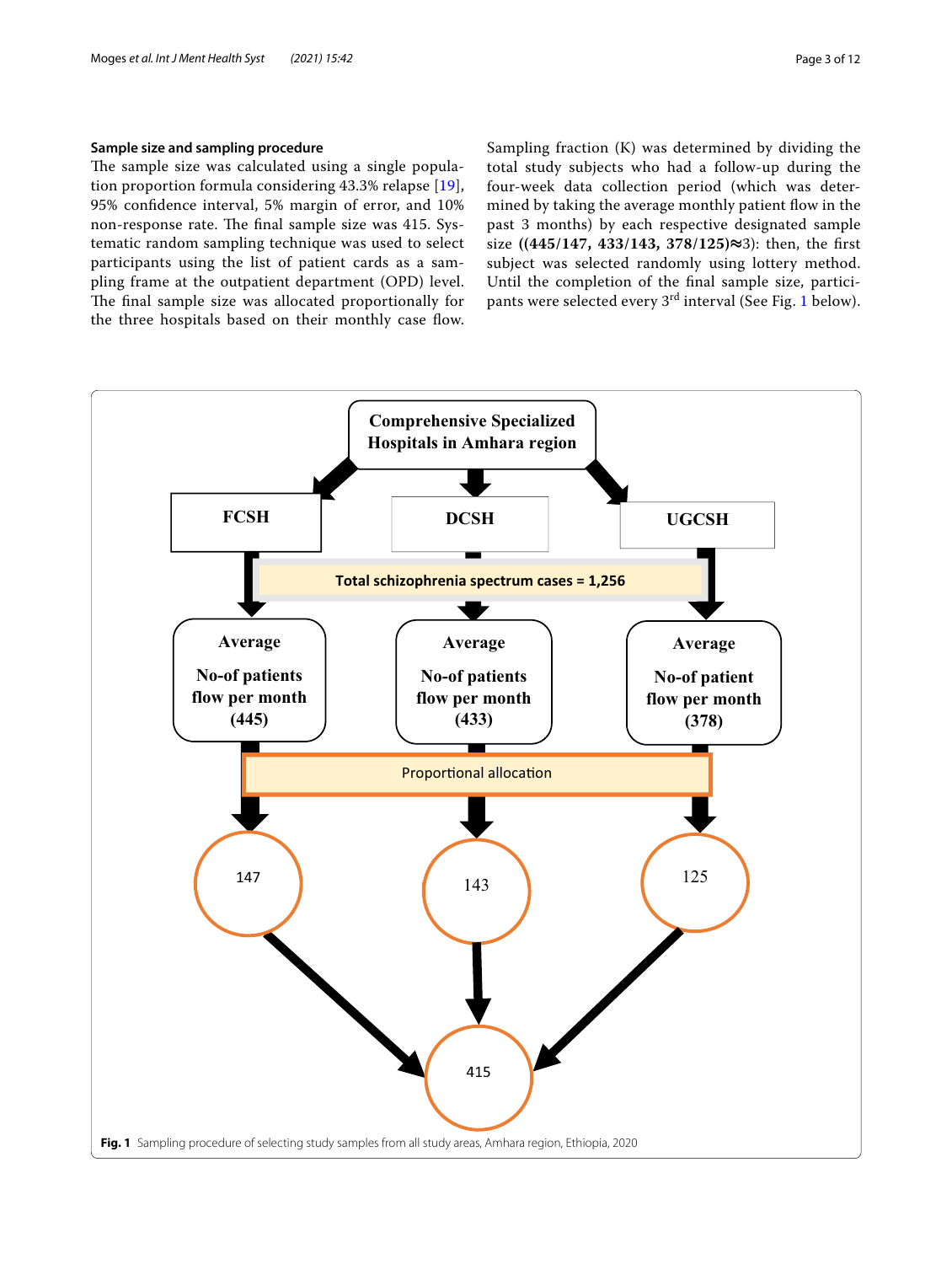### **Study variables**

The dependent variable was the lifetime relapse of schizophrenia spectrum disorders (yes/no). Independent variables included were socio-demographic related factors ( age, sex, marital status, religion, educational status, economic status, employment status, living condition); Clinical and psychosocial factors (class of antipsychotics medication, antipsychotic medication combination, medication non-adherence, medication side efects, duration of treatment, co-morbid psychiatric illnesses, comorbidity of physical/surgical illnesses, stressful life events, delay in treatment and social support); Substance-related factors (use of alcohol, khat chewing, cigarette smoking, cannabis use, cocaine, and heroin).

## **Data collection and measurement tools**

Face-to-face interviews using semi-structured questionnaires which consist of socio-demographic factors, clinical and psychosocial factors, substance-related factors, and document review were done to collect the data. The data were collected by six Bachelor of Science holders in Psychiatry. The data were collected from the patient and the caregivers when the patient did have an impaired insight. Data collection was supervised by 1 Master of Science holder in Psychiatry profession in each study site; those were recruited during data collection time.

Relapse was determined based on the participant's medical record review and interview with the patient and their caregivers using a semi-structured questionnaire. In addition to the participant's medical record review, relapse was identifed among people with schizophrenia spectrum disorders in any of the following cases within six to twelve months after remission (re-emergence or aggravation of psychotic symptoms, consultation with a psychiatrist/ more intensive case management, medication change for deterioration of illness, and admission to a psychiatric unit  $[2, 4]$  $[2, 4]$  $[2, 4]$  $[2, 4]$ ). Medication Adherence Rating Scale (MARS) was used to measure medication adherence [\[24\]](#page-10-21), which is a ten-item yes/no self-report instrument with a good internal consistency ( $\alpha$  = 0.86). This tool was developed from the 30-item Drug Attitudes Inventory scale [[25](#page-10-22)], and the 4-item Medication Adherence Questionnaire  $[26]$  $[26]$ . The total scores of MARS range from 0 (low likelihood of medication adherence) to 10 (high likelihood)  $[27]$  $[27]$ . The MARS was selected as a measure of medication adherence in the Psychological Prevention of Relapse in Psychosis trial [[28](#page-10-25)]. MARS has been used in Ethiopia [\[29,](#page-10-26) [30](#page-10-27)].

Antipsychotic medication side efects were assessed using the 22-item, modifed version of Glasgow Antipsychotic Side efect Scale (GASS). Side efects assessed by the GASS are sedation/cognition, cardiovascular side efects, extrapyramidal symptoms, anticholinergic side effects, gastrointestinal, genitourinary side effects, screening of diabetes mellitus, prolactin/endocrine side effects, and weight gain. The extent of side effects is rated from none  $(0)$  to every day  $(3 \text{ points})$  for questions  $1-20$ and no (0) and yes (3 points) for questions 21–22. Sensitivity ranged from 33–96% and the test–retest reliability is substantial (kappa $=0.72$ ) [\[31](#page-10-28)].

Social support was measured by using the Oslo Social Support Scale  $(OSSS-3)$   $[32]$  $[32]$  $[32]$ . The OSSS-3 total score ranges from 3–14. Scores from 3 to 8 are considered to indicate poor support, scores from 9 to 11 indicate intermediate support, and a score between 12 and 14 is considered to indicate strong social support. It has acceptable internal consistency ( $\alpha$  = 0.640). This tool has been also used in Ethiopia settings [\[33](#page-11-1)[–35](#page-11-2)].

The List of Threatening Experiences (LTE), with 12 categories of adverse life events, was used for assessing stressful life experiences in the past six months  $[36]$ . The LTE has good test–retest reliability (Kappa=0.61–0.87) and predictive validity and low internal consistency  $(\alpha=0.44)$ , which is also adapted and used in Ethiopia [[37\]](#page-11-4).

Alcohol abuse was assessed using the cut-annoyedguilty-eye opening questionnaire (CAGE questionnaire), which has four items. Scoring of two or greater positive answers from the CAGE questionnaire was considered as having problematic alcohol use [\[38](#page-11-5)]. CAGE has an excellent test–retest reliability (0.80–0.95), a fair correlations  $(\alpha=0.48-0.70)$ , and with an average sensitivity 0.71, specificity 0.90 [[38](#page-11-5)]. Another substance abuse was measured using the Drug Abuse Screening Test (DAST-10), which is a 10-item asking about abuse, dependence, and low-risk substance use in the last 12 months. This measure has been included in previous research conducted in Ethiopia [\[19](#page-10-15), [39–](#page-11-6)[41](#page-11-7)]. DAST-10 has a very good internal consistency ( $\alpha$  = 0.92), sensitivity, and specificity of 0.98 and 0.91 respectively [\[42](#page-11-8)]. Lifetime and current tobacco use were assessed using the frst two items of the Alcohol, Smoking, and Substance Involvement Screening Test (ASSIST). ASSIST was developed by the World Health Organization with fair reliability ( $\alpha$  = 0.73) [\[43\]](#page-11-9).

### **Data quality control**

The questionnaire was prepared in English and translated into the Amharic language and then back-translated into English by two experts to ensure consistency and understandability of the tool. The instruments were pre-tested in 5% [[21\]](#page-10-17) of sample size at Tibebe Ghion Specialized Hospital. The final version of the questionnaire was established following the feedback from the pretest. The training was given to data collectors and supervisors by the principal investigator regarding the questioners' detail, methods of data collection, quality control, and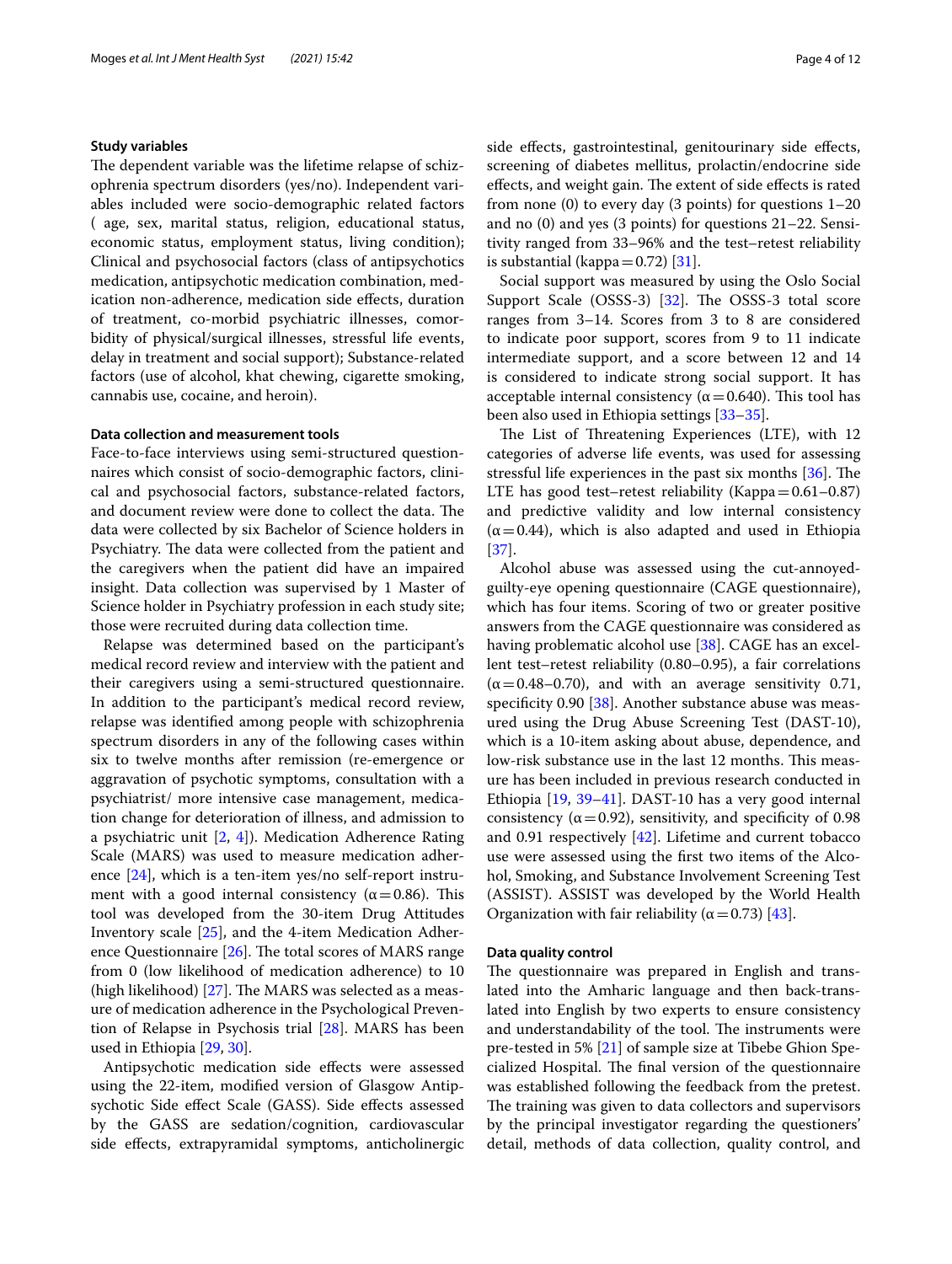ethical consideration. The questionnaire was checked for its reliability and understandability. Supervision was carried out by supervisors at each site. After data collection, the flled questionnaires were checked for completeness and consistency.

#### **Data analyses**

The data were edited, cleaned, coded, and entered into the computer using Epi-Data version 4.6 and analyzed using Statistical Package for Social Sciences (SPSS) version 25. The presence of an association between dependent and independent variables was assessed using logistic regression analysis. Variables with a p-value less than 0.2 at univariable logistic regression were entered into multivariable logistic regression. Statistical signifcance was considered at a p-value less than 0.05, and the strength of association was estimated in the odds ratio with a 95% confdence interval. Descriptive statistics including frequencies, percentages, and median was used to describe fndings. Chi-square and odds ratio were done to determine the association of variables.

## **Results**

## **Socio demographic characteristics of participants;**

In the current study, a total of 404 (55.7% male) people with schizophrenia spectrum disorders were participated, yielding a response rate of 97.3%. The median age of the participant was 35 years with an interquartile range of 28–41 years. Among all, 179 (44.3%) of the participants were widowed, followed by a single 144 (35.6%). Regarding occupational status, 135 (33.4%) of the participants were farmers. The median monthly income of the participants was 2000 Ethiopian Birr  $(1 \text{ USD} = 35.86)$ ETB) with an interquartile range of 0.00 to 3552.50 ETB. (See Table [1](#page-5-0) below).

### **Clinical and psychosocial factors of participants**

From the total participants, 346 (85.6%) were diagnosed with schizophrenia disorder. The median age of onset of the disorder was 29 years with an interquartile range of 23 to 34 years. The median treatment delay of the participants was 6 months with an interquartile range of 1.00 to 15.75 months. Nearly three fourth of the participants, 302 (74.8%) had a treatment duration of within 5 years. Out of the total participants, 183 (45.3%) had taken frst generation antipsychotic; 103 (25.5%) of the participants were non-adherent and about 237 (58.7%) of the participants had mild medication side efects whereas nearly one third 133 (32.9%) had moderate side efects. About half of the participants 217 (53.7%) had experienced three or more stressful life events and 151 (37.4%) of the participants had poor social support (See Table [2](#page-6-0) below).

#### **Substance use**

Out of the total participants, 78 (19.3%) used alcoholic products; of those 68 (16.8%) had alcohol abuse. Regarding khat abuse, 39 (9.6%) and 18 (4.5%) of the participants had moderate to substantial khat abuse respectively (See Table [3](#page-7-0) below).

## **Magnitude of lifetime relapses among peoples with schizophrenia spectrum disorders**

Among all participants, 232 (57.4%) had at least onelifetime relapse with  $(95\% \text{ CI} = 53\% - 62\%)$ ; 188 (46.53%) had only one relapse and 34 (8.4%) had two relapses and 10 (2.47%) had more than three relapses (See Fig. [2](#page-7-1) below). The lifetime relapse with the duration of a treatment since they began to take medication showed that 72 (31%) had experienced relapse within 24 months on treatment whereas, 112 (48.30%) and 48 (20.70%) had experienced the relapse within 25–60 months and greater than 60 months on the treatment respectively. Regarding treatment, 107 (46.12%) who had relapses are taking frst-generation antipsychotics whereas 90 (38.8%) are taking second-generation antipsychotics. The remaining 33 (14.22%) of those who had relapses are taking antipsychotic plus mood stabilizer or antidepressant, and 2 (0.86%) of those with relapses are taking a combination of frst and second-generation antipsychotics.

## **Factors associated with lifetime relapse**

The current study indicated that factors associated with lifetime relapse are short duration of treatment, medication non-adherence, having comorbid mental illnesses, and experiencing stressful life events.

The odds of developing relapse among participants who had a treatment duration of 1-5 years was 1.71 times  $(AOR = 1.71 95\% CI = (1.05, 2.81)$  increased when compared to those who had a treatment duration of greater than five years. The odd of having relapse among participants who were non-adherent to their medication was 2.23 times (AOR=2.23, 95% CI; (1.22, 4.07) higher as compared to those who were adherent. The odds of developing relapse in those who had comorbid mental illnesses and stressful life events were 1.84 times  $(AOR = 1.84, 95\% \text{ CI}; (1.06, 3.18), \text{ and } 2.42 \text{ times}$ (AOR=2.42, 95%CI; (1.2, 4.66) increased than their counterparts respectively (See Table [4](#page-8-0) below).

## **Discussion**

This study showed that 57.4% (95%  $CI = 53-62%$ ) of people with schizophrenia spectrum disorders experienced relapse at least once in their life during their follow-up. Among those, 31% were had their lifetime relapse within 2 years of treatment whereas, 48.3% and 20.7% had their lifetime relapse within 2–5 years and after 5 years of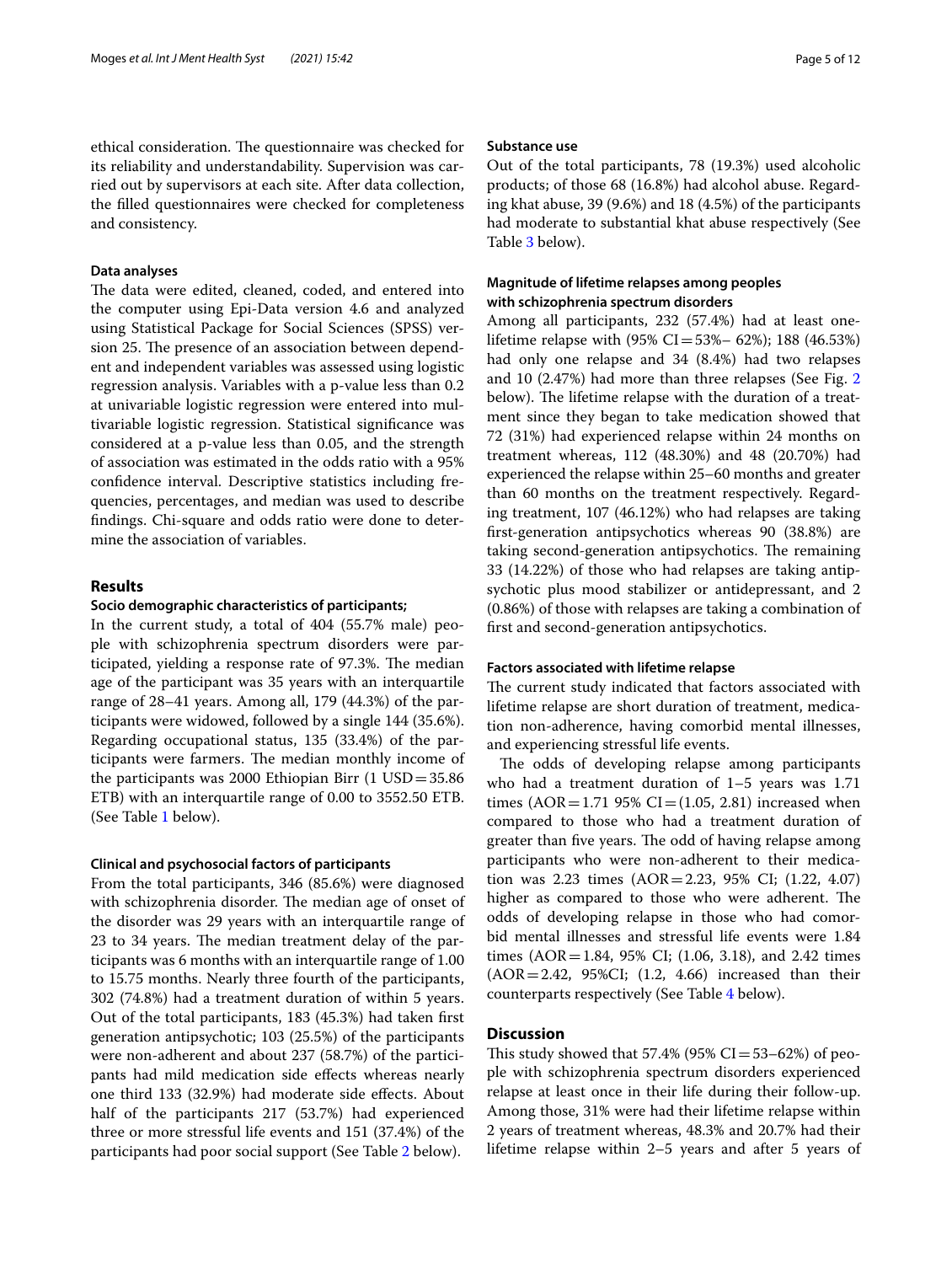| <b>Variables</b>              | Frequency      | Percentage (%) |
|-------------------------------|----------------|----------------|
| Sex                           |                |                |
| Male                          | 225            | 55.7           |
| Female                        | 179            | 44.3           |
| Age                           |                |                |
| $18 - 24$                     | 38             | 9.4            |
| $25 - 34$                     | 161            | 39.9           |
| $35 - 44$                     | 128            | 31.7           |
| $\geq 45$                     | 77             | 19             |
| Marital status                |                |                |
| Single                        | 144            | 35.6           |
| Married                       | 68             | 16.8           |
| Divorced                      | 13             | 3.3            |
| Widowed                       | 179            | 44.3           |
| Religion                      |                |                |
| Orthodox Christian            | 230            | 56.9           |
| Muslim                        | 163            | 40.3           |
| Protestant                    | $\overline{7}$ | 1.8            |
| Others*                       | $\overline{4}$ | $\mathbf{1}$   |
| Residence                     |                |                |
| Urban                         | 254            | 62.9           |
| Rural                         | 150            | 37.1           |
| Educational status            |                |                |
| Unable to read and write      | 76             | 18.8           |
| Primary level                 | 129            | 31.9           |
| Secondary level               | 116            | 28.7           |
| College and above             | 83             | 20.6           |
| Occupational status           |                |                |
| Farmer                        | 135            | 33.4           |
| Merchant                      | 58             | 14.4           |
| Government and private worker | 94             | 23.3           |
| House wife                    | 86             | 21.2           |
| Others**                      | 31             | 7.7            |
| Living status                 |                |                |
| Alone                         | 57             | 14.1           |
| Family                        | 312            | 77.2           |
| Relatives                     | 16             | $\overline{4}$ |
| Others***                     | 19             | 4.7            |
| Mean monthly income           |                |                |
| $<$ 2044 ETB                  | 203            | 50.2           |
| $\geq$ 2044 ETB               | 201            | 49.8           |

<span id="page-5-0"></span>**Table 1** Description of socio-demographic characteristics of participants with schizophrenia spectrum disorders in Comprehensive Specialized Hospitals, Amhara region, Ethiopia, 2020 (n = 404)

\*=Jehovah's Witness \*\*=Student, jobless, daily labor \*\*\*=Children, employer ETB=Ethiopian birr

treatment respectively. The lifetime magnitude of relapse in this study is in agreement with the study from Northern Ireland 56.3% [[44](#page-11-10)] and South Africa 61.8% [[2\]](#page-10-20).

Many factors could attribute to the relapse and symptom exacerbation of schizophrenia spectrum disorders [[14\]](#page-10-11). Non-adherence to antipsychotic medications is one of the important factors contributing to relapse [[10,](#page-10-7) [22](#page-10-18), [45](#page-11-11)[–48](#page-11-12)]. This is consistent with our study results indicating that participants with medication non-adherence had more than twofold  $(AOR = 2.23)$  odds of experiencing relapse as compared to those who are adherent to their medication. This was supported by the study conducted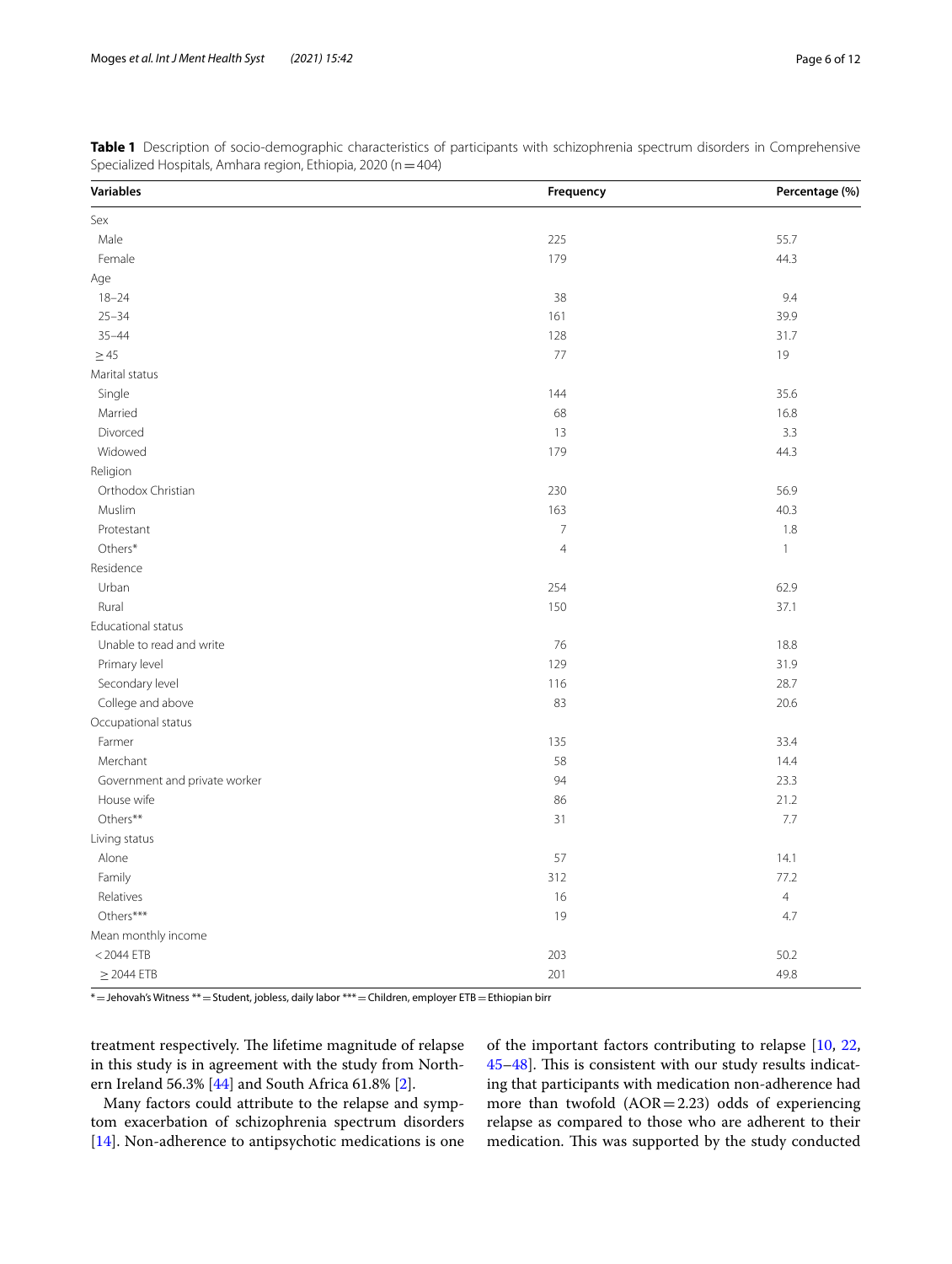| <b>Variables</b>                               | Frequency (404) | Percentage (%) |
|------------------------------------------------|-----------------|----------------|
| Clinical diagnosis                             |                 |                |
| Schizophrenia                                  | 346             | 85.6           |
| Schizophreniform                               | 9               | 2.2            |
| Schizo-affective                               | 26              | 6.4            |
| Delusional                                     | 16              | $\overline{4}$ |
| Brief psychotic                                | 7               | 1.8            |
| Age of onset                                   |                 |                |
| <20 years                                      | 44              | 10.9           |
| $\geq$ 20 years                                | 360             | 89.1           |
| Delayed treatment                              |                 |                |
| $<$ 1 month                                    | 123             | 30.5           |
| 1-6 months                                     | 87              | 21.5           |
| >6 months                                      | 194             | 48.0           |
| Duration on treatment                          |                 |                |
| Within 5 years                                 | 302             | 74.8           |
| >5 years                                       | 102             | 25.2           |
| Types of medication taking                     |                 |                |
| First generation APS                           | 183             | 45.3           |
| Second generation APS                          | 171             | 42.3           |
| Combination of first and second generation APS | $\overline{2}$  | 0.5            |
| Others*                                        | 48              | 11.9           |
| Previous suicidal ideation                     |                 |                |
| Yes                                            | 15              | 3.7            |
| <b>No</b>                                      | 389             | 96.3           |
| Comorbid of another mental illnesses           |                 |                |
| Yes                                            | 92              | 22.8           |
| No                                             | 312             | 77.2           |
| Comorbid another medical illness               |                 |                |
| Yes                                            | 47              | 11.6           |
| No                                             | 357             | 88.4           |
| Medication adherence                           |                 |                |
| Adherent                                       | 301             | 74.5           |
| Non adherent                                   | 103             | 25.5           |
| Medication side effect                         |                 |                |
| Mild side effect                               | 237             | 58.7           |
| Moderate side effect                           | 133             | 32.9           |
| Severe side effect                             | 34              | 8.4            |
| Social support                                 |                 |                |
| Poor support                                   | 151             | 37.4           |
| Moderate support                               | 142             | 35.1           |
| Severe support                                 | 111             | 27.5           |
| Stressful event                                |                 |                |
| No stressful event                             | 53              | 13.1           |
| 1or 2 stressful events                         | 134             | 33.2           |
| $\geq$ 3 stressful events                      | 217             | 53.7           |

<span id="page-6-0"></span>**Table 2** Description of clinical and psychosocial factors of participants with schizophrenia spectrum disorders in Comprehensive Specialized Hospitals, Amhara region, Ethiopia, 2020 (n = 404)

\*=Antipsychotic and antidepressants, antipsychotic and mood stabilizers; *APS* Antipsychotics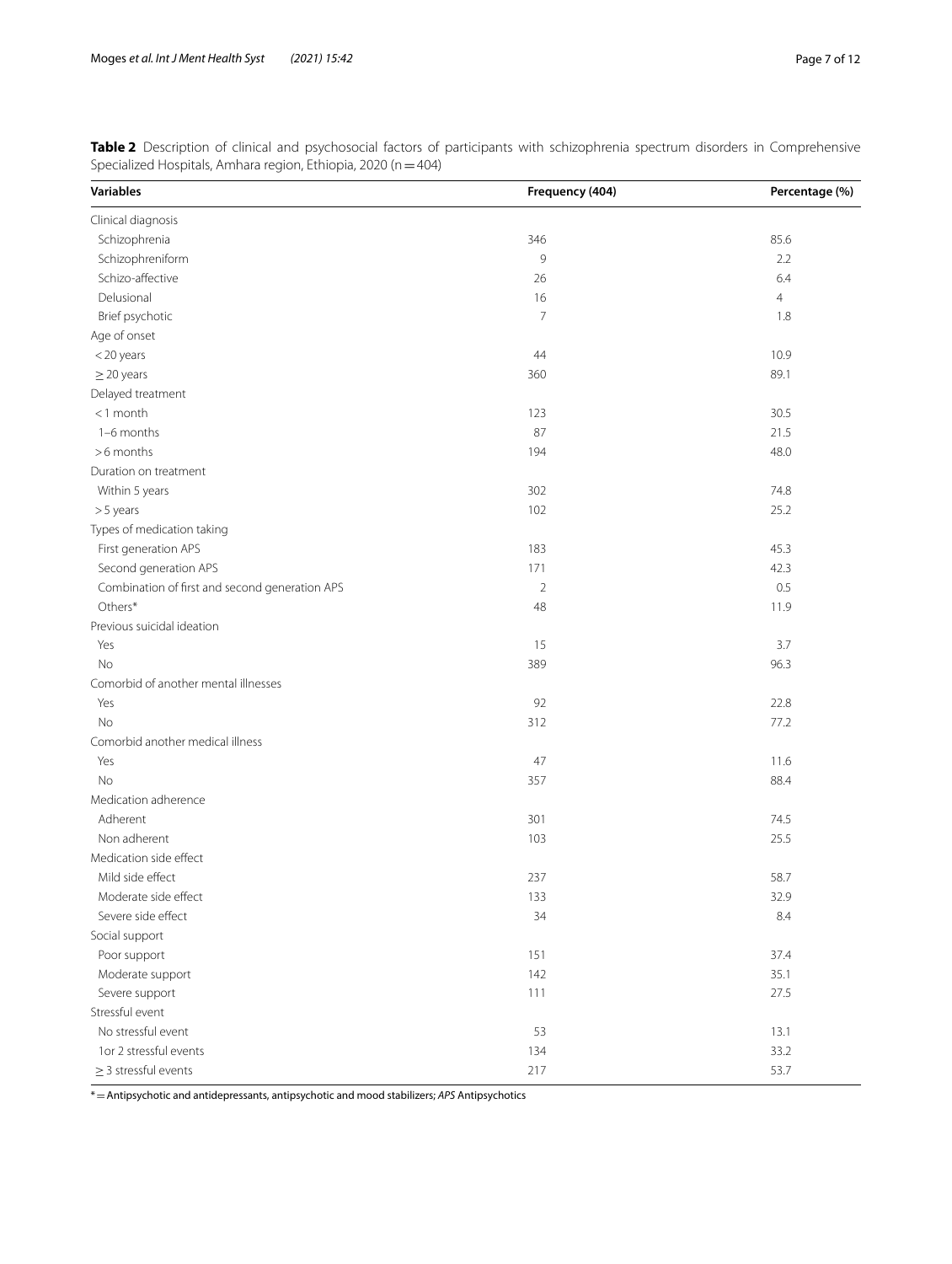| Specialized Flospitals, Arrifiald Tegion, Ethiopia, 2020 (IT—404) |                 |                |  |  |
|-------------------------------------------------------------------|-----------------|----------------|--|--|
| <b>Variables</b>                                                  | Frequency (404) | Percentage (%) |  |  |
| Alcohol use                                                       |                 |                |  |  |
| Yes                                                               | 78              | 19.3           |  |  |
| N <sub>o</sub>                                                    | 326             | 80.7           |  |  |
| Alcohol abuse                                                     |                 |                |  |  |
| Yes                                                               | 68              | 16.8           |  |  |
| No                                                                | 10              | 2.5            |  |  |
| Chat and cannabis abuse                                           |                 |                |  |  |
| Absent abuse                                                      | 342             | 84.7           |  |  |
| Mild abuse                                                        | 3               | 0.7            |  |  |
| Moderate abuse                                                    | 39              | 9.6            |  |  |
| Substantial abuse                                                 | 18              | 4.5            |  |  |
| Severe abuse                                                      | $\mathcal{P}$   | 0.5            |  |  |
| Lifetime tobacco use                                              |                 |                |  |  |
| Yes                                                               | 35              | 8.7            |  |  |
| No                                                                | 369             | 91.3           |  |  |
| Current tobacco use                                               |                 |                |  |  |
| Yes                                                               | 25              | 6.2            |  |  |
| No                                                                | 379             | 93.8           |  |  |
|                                                                   |                 |                |  |  |

<span id="page-7-0"></span>**Table 3** Description of substance related factors of participants with schizophrenia spectrum disorders in Comprehensive Specialized Hospitals, Amhara region, Ethiopia, 2020 (n=404)

in London [\[49\]](#page-11-13), India [[5\]](#page-10-2), Pakistan [\[50\]](#page-11-14), and Ethiopia [\[10](#page-10-7), [19\]](#page-10-15).

In another study from London, it was also reported that interruption of antipsychotic treatment was associated with a five-times increased risk of relapse [\[47](#page-11-15)]. Similarly, it was also evidenced by a systematic review as complete discontinuation of antipsychotic treatment is associated with a substantially increased risk of relapse  $[48]$  $[48]$ . This

could be due to the reason that medication non-adherence is infuenced by various factors such as; medication side-efect, lack of insight about their illness and treatment, and presence of comorbidity [[51](#page-11-16)].

Non-adherence could result from psychotropic medication side efects [[51\]](#page-11-16); a study from Butajira, Ethiopia also stated that side efects of medications as a reason for non-adherence [[52\]](#page-11-17). Specifc adverse efects have a higher impact on adherence than other factors  $[53]$ . The distress associated with persistent side efects to be an important contributor to non-adherence [\[54](#page-11-19)], non-adherence in return leads to relapse [\[19](#page-10-15)]. Additionally, lack of insight about their illness and medication might be a factor associated with psychotropic medication non-adherence [[51](#page-11-16), [55\]](#page-11-20). Increasing compliance with antipsychotic medication, educating patients and families about the illness and medication side efects should be the center of attention to prevent relapse and facilitate recovery.

Stressful life events and the presence of other primary comorbid mental illnesses are other factors that can lead to relapse [[21,](#page-10-17) [50\]](#page-11-14). Our study indicated that participants who experienced three or more stressful life events had two times  $(AOR = 2.42)$  odds of experiencing relapse than their counterparts, and it was supported by a metaanalysis [[56\]](#page-11-21), and a study in Iraq [[57\]](#page-11-22).

Patients with relapses had more frequent relationship difficulties and personal stressors when compared with patients who had not relapsed  $[2]$  $[2]$ . This might be explained by the Stress-Vulnerability model which emphasizes that individuals with Schizophrenia have a biologically mediated vulnerability to stressful events that can result in acute psychosis; stress has a direct psychological efect on the body, cognitive and behavioral

<span id="page-7-1"></span>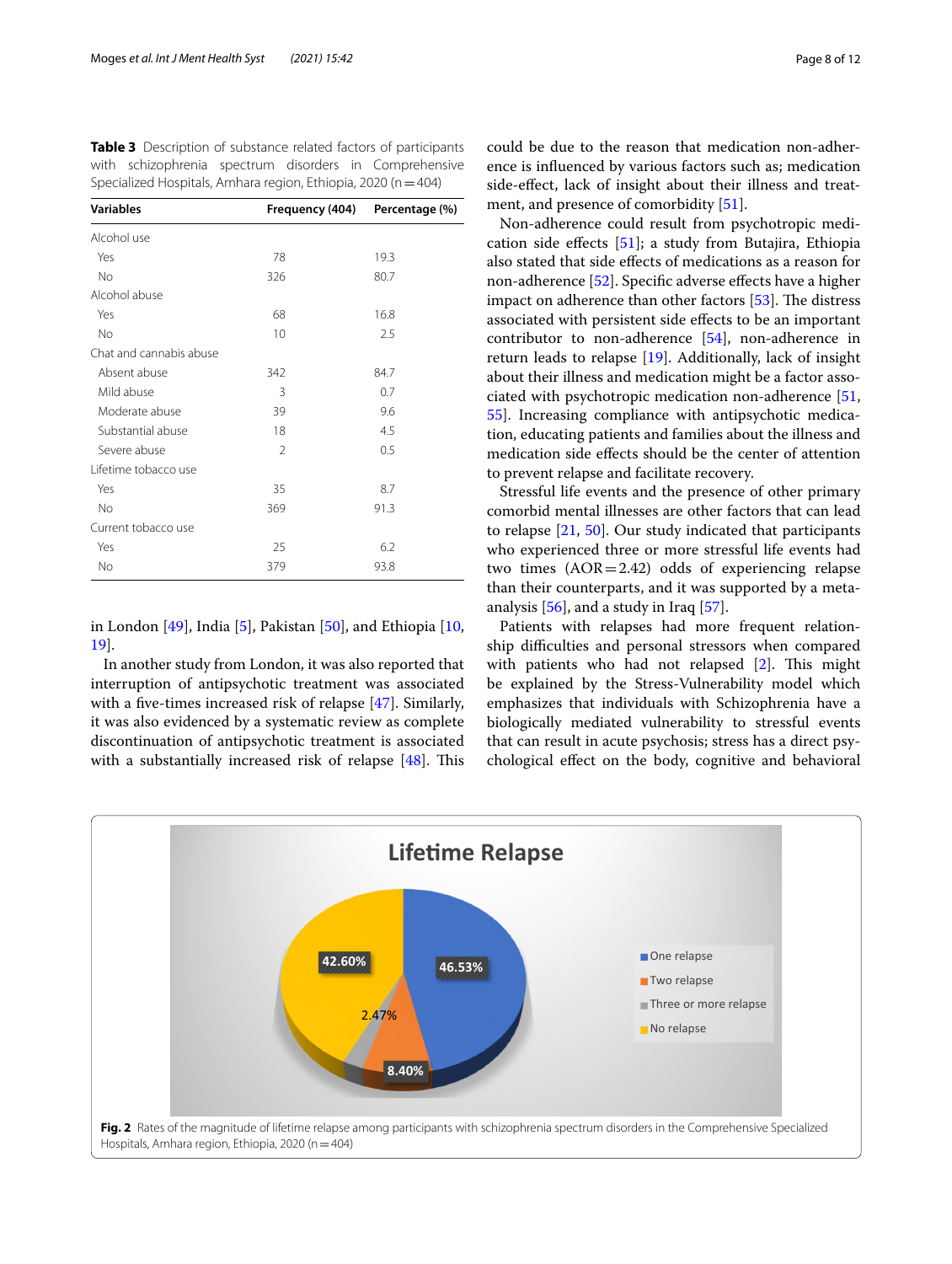<span id="page-8-0"></span>

| Table 4 Description of Bivariable and Multivariable binary logistic regression analysis showing association between lifetime relapse |
|--------------------------------------------------------------------------------------------------------------------------------------|
| and associated factors among participants with schizophrenia spectrum disorders in Comprehensive Specialized Hospitals, Amhara,      |
| 2020 (404)                                                                                                                           |

| <b>Explanatory variables</b> | Relapse |     | <b>COR</b>        | <b>AOR</b>         | P-value |
|------------------------------|---------|-----|-------------------|--------------------|---------|
|                              | Yes     | No  |                   |                    |         |
| Sex                          |         |     |                   |                    |         |
| Male                         | 136     | 89  | 1.32 (0.88, 1.96) | 1.23 (0.790, 1.92) |         |
| Female                       | 96      | 83  |                   |                    |         |
| Marital status               |         |     |                   |                    |         |
| Has spouse                   | 45      | 23  |                   |                    |         |
| No spouse                    | 187     | 149 | 0.64(0.37, 1.108) | 0.69(0.38, 1.27)   |         |
| Income                       |         |     |                   |                    |         |
| < 2044                       | 110     | 93  | 0.76(0.51, 1.13)  | 0.68(0.43, 1.07)   |         |
| > 2044                       | 122     | 79  |                   |                    |         |
| Duration on treatment        |         |     |                   |                    |         |
| Within 5 years               | 184     | 118 | 1.75(1.11, 2.75)  | 1.71 (1.05, 2.81)  | 0.03    |
| $> 5$ years                  | 48      | 54  |                   |                    |         |
| Comorbid mental illness      |         |     |                   |                    |         |
| Yes                          | 65      | 27  | 2.09 (1.26, 3.44) | 1.84 (1.06, 3.18)  | 0.02    |
| <b>No</b>                    | 167     | 145 |                   |                    |         |
| Medication adherence         |         |     |                   |                    |         |
| Adherent                     | 153     | 148 |                   |                    |         |
| Non adherent                 | 79      | 24  | 3.18 (1.91, 5.30) | 2.23 (1.22, 4.07)  | 0.009   |
| Medication side effect       |         |     |                   |                    |         |
| Mild side effect             | 113     | 124 | $\overline{1}$    |                    |         |
| Moderate side effect         | 94      | 39  | 2.64 (1.68, 4.15) | 1.52(0.9, 2.57)    |         |
| Severe side effect           | 25      | 9   | 3.04 (1.36, 6.80) | 1.38 (0.52, 3.63)  |         |
| Stressful events             |         |     |                   |                    |         |
| Absent                       | 24      | 29  | $\overline{1}$    |                    |         |
| 1 or 2                       | 53      | 81  | 0.79(0.41, 1.50)  | 0.84(0.43, 1.66)   |         |
| $\geq$ 3                     | 155     | 62  | 3.02 (1.63, 5.59) | 2.42 (1.2, 4.66)   | 0.008   |

Hosmer and Lemeshow test result was *P* value=0.34

efects, and secondary efects by exacerbating illnesses, and delaying recovery  $[58]$  $[58]$ . Thus, in turn, cognitive vulnerability enhances susceptibility to stressful events could be considered as a reason for relapses. Therefore, cognitive disturbances should be assessed and coping skills training implemented because those patients have less efective coping skills [[57\]](#page-11-22).

The odds of developing relapse among participants with comorbidity of another primary mental illness was 1.84 times  $(AOR = 1.84)$  increased when compared with those who did not have a comorbidity of another primary mental illness and this study fnding was supported by a study in Pakistan  $[50]$  $[50]$  and Ethiopia  $[21]$  $[21]$  $[21]$ . When there are co-morbidities of mental illnesses; psychotropic medication adherence is compromised. A report from two studies indicated that medication non-adherence was associated with patients having co-morbidities with their current psychiatric disorders [[59,](#page-11-24) [60](#page-11-25)].

The presence of comorbid psychiatric conditions can themselves be risk factors for non-adherence. As an example, depression has been linked to non-adherence within patients with psychiatric diagnoses. Non-compliance because of comorbidity of psychiatric condition result through, the increased regimen complexity and increase concern about the potential adverse consequences of treatment [[61\]](#page-11-26), and non-compliance, in turn, leads to relapse [[55](#page-11-20), [62\]](#page-11-27).

This indicates that medication adherence is important for the patient to control symptoms and prevent relapse. So, interventions aimed at improving medication adherence might help to mitigate relapse. Besides, screening for comorbidities of mental illnesses and stressful life events and providing specifc treatment as well as assisting them to develop coping strategies would help prevent and/or decrease the risk of relapse.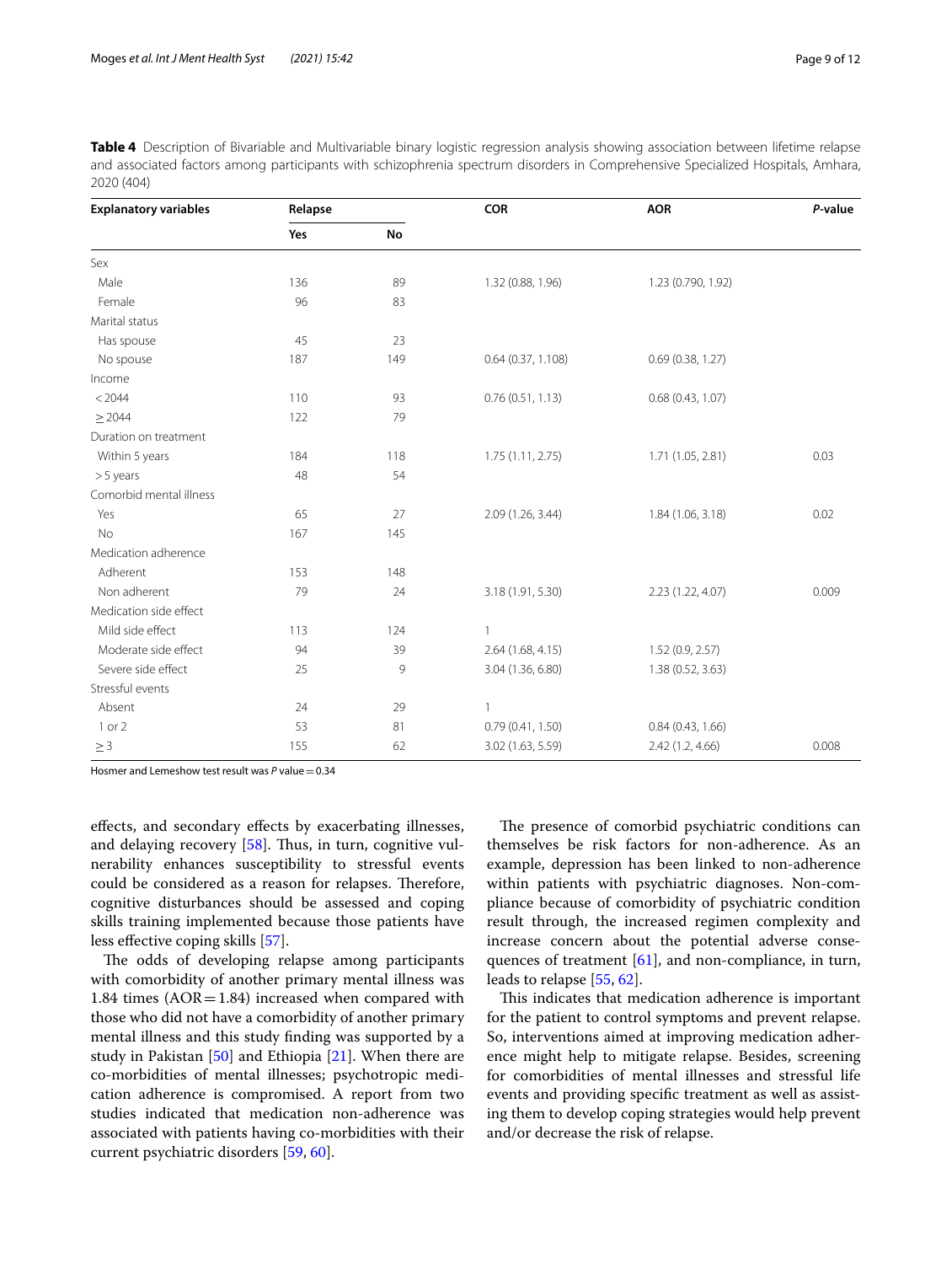The magnitude of lifetime relapse in this study is higher than the studies from Canada  $35.7\%$  [[63\]](#page-11-28), Hong Kong which is 48.1% [\[62\]](#page-11-27), and previous studies done in Ethiopia; which was 43.3% in Addis Ababa [\[10](#page-10-7)] and 24.6% in Jimma  $[19]$  $[19]$ . The possible discrepancy for this might be due to the lower sample size in the study conducted in Canada and the use of a limited time frame to determine relapse in both Canada and Hong Kong studies. In a study conducted in Jimma, Ethiopia, the relapse was determined in the past six months. However, the magnitude of lifetime relapse was determined in the current study.

The other possible explanation for this variation might be the way relapse was determined; as in the current study, relapse was assessed by using both the clinical interview and the patient's medical record review, whereas, only clinical interview and document review were used in a study done in Addis Ababa and Hong Kong respectively. Perhaps, it could be also the diference in the literacy level of the population and mental health services available in the developed countries.

Furthermore, the estimate of the magnitude of lifetime relapse of this study is lower than the reported study from Addis Ababa Amanuel mental health specialized hospital 87.69%  $[21]$  $[21]$ . This difference could be due to the majority of patients who visit Addis Ababa Hospitals were referred from diferent corners of the country for better treatment, and most likely they are chronic and had severe illness history.

Additionally, the possible reasons might be the variation in the study population; where, people with schizophrenia who are known to have a chronic course were included in the study conducted in Addis Ababa; in contrast, the current study, include all people with schizophrenia spectrum disorders which might contribute for the lower magnitude of relapse. Another reason might be lack of consensus in relapse defnition could result in inconsistent fndings of relapse in diferent studies [[62](#page-11-27)].

In addition, the odds of developing relapse among patients who had a duration on treatment less than or equal to five years was 1.71 times  $(AOR=1.71)$  higher than their counterparts. This finding was supported by a study in Finland [[64](#page-11-29)] and a systematic review [[65](#page-11-30)]. Indeed antipsychotics have benefcial efects in reducing relapses and long-lasting continuous antipsychotic treatment is good for the majority of patients with frst-episode schizophrenia [[64\]](#page-11-29).

A systematic review indicated that an indefnite duration of maintenance treatment is required to prevent relapse, this is especially true in patients who had behaviors such as; suicide attempts, shown violent and aggressive behavior, and frequent relapses [\[65\]](#page-11-30). However, in doing so, the risk–beneft ratio of taking antipsychotic

medications for a longer time should be considered and discussed with the patients and their attendants.

Even though it was not signifcantly associated with relapse, in this study, 94 (70.7%) of the participants with moderate and 25 (73.5%) of the participants with severe medication side efects had experienced lifetime relapse. A study done in Jimma, Ethiopia reported 29.3% of patients with psychotic relapse had experienced medication side efects and the medication side efects were associated with relapse [[19\]](#page-10-15).

## **Strength and limitations of the study**

The use of standardized and reliable tools and being the frst multicenter study covered three large hospitals are the strengths of this study. However, the current study also had some limitations: frst, due to the cross-sectional nature of the study the association between diferent factors and relapse may not show the causation; second, the information was collected through an intervieweradministered questioner, it could be prone to social desirability bias and recall bias. Third, poor documentation and difficulty in getting information for some subjective data may also underestimate the result. Finally, the relapse defnition criteria for the time frame used solely for patients with schizophrenia was used for schizophrenia spectrum disorders.

## **Conclusion**

In the current study, the magnitude of relapse in schizophrenia spectrum disorders was as common as in previous reports. Nearly three in every fve individuals with schizophrenia spectrum disorders had experienced symptom relapse during their lifetime after they began to take medication. Relapse was more common in individuals with other comorbid mental illnesses, treatment nonadherence, shorter duration of treatment, and stressful life events. Future studies should focus on the separate diagnosis of schizophrenia spectrum disorders (e.g. schizophrenia only) to estimate the relapse rate in specifc diagnoses.

### **Abbreviations**

AOR: Adjusted Odds Ratio; ASSIST: Alcohol, Smoking and Substance Involvement Screening Test; BSc: Bachelor of Science; CAGE: Cutdown, Annoyed, Guilty feeling, Eye opening; CI: Confdence Interval; DAST-10: Drug Abuse Screening Test-10; DCSH: Dessie Comprehensive Specialized Hospital; GASS: Glasgow Antipsychotic Side efect Scale; GCSH: Gondor Comprehensive Specialized Hospital; FHCSH: Felege Hiwot Comprehensive Specialized Hospital LTE: Life Threating Experiences; MARS: Medication Adherence Rating Scale; MSc: Master of Science; OPD: Outpatient Department; OSSS-3: Oslo Social Support Scale; SPSS: Statistical Package for Social Sciences.

#### **Acknowledgements**

We would like to thank Bahir Dar University for funding the study and FCSH, DCSH, UGCSH and Amhara Public Health Institute for all forms of non-fnancial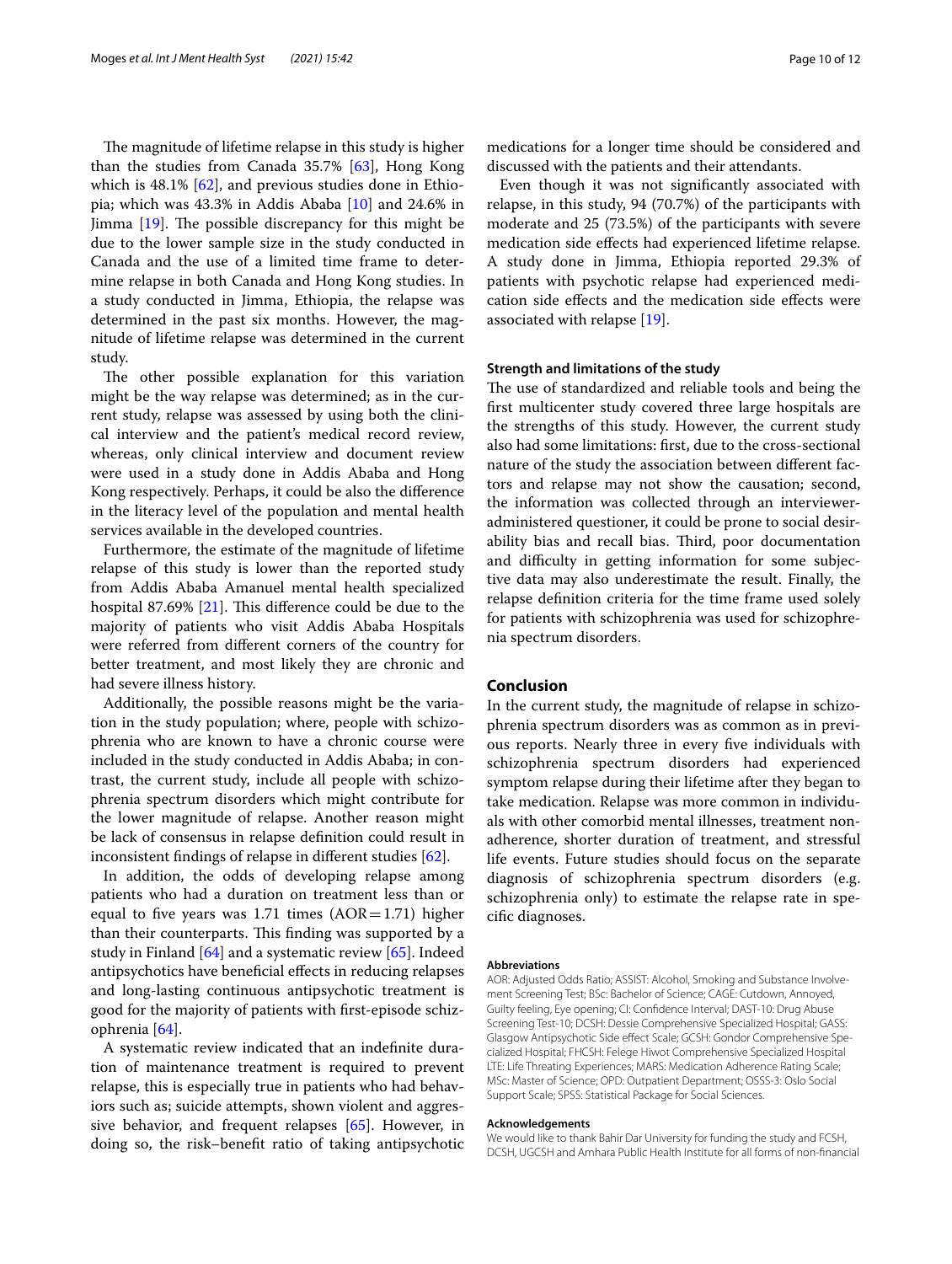support provided for the study. Furthermore, we extend our gratitude to data collectors, supervisors and study participants for their time and effort.

### **Authors' contributions**

SM developed the proposal, analyzed and interpreted the data and wrote the draft manuscript. TM, TB and MM revised the proposal, checked the data analysis, and revised the manuscript. All authors read and approved the fnal manuscript.

#### **Funding**

Bahir Dar University.

#### **Availability of data and materials**

The datasets used and/or analyzed during the current study are available from the corresponding authors on reasonable request.

## **Declarations**

#### **Ethics approval and consent to participate**

Ethical approval was obtained from a research review board of the College of Medicine and Health Sciences, Bahir Dar University. A formal letter of permission obtained from Amhara Public Health Institute and submitted to the respective hospitals. Informed consent was obtained from participants (from the patient and also from family in cases when patients did not have insight) after explaining the purpose of the study and all information was kept confdential throughout the process of study by omitting their personal identifcation. Withdrawal from the study at any point if they wished was assured.

#### **Consent for publication**

Not applicable.

#### **Competing interests**

The authors declare that they have no competing interests.

#### **Author details**

<sup>1</sup> College of Health Sciences, Department of Psychiatry, Woldia University, Woldia, Ethiopia. <sup>2</sup> College of Medicine and Health Sciences, Department of Psychiatry, Bahir Dar University, Bahir Dar, Ethiopia.

Received: 15 February 2021 Accepted: 26 April 2021 Published online: 06 May 2021

#### **References**

- <span id="page-10-0"></span>1. Funk M. Integrating mental health into primary care: a global perspective. Geneva: World Health Organization; 2008.
- <span id="page-10-20"></span>2. Kazadi N, Moosa M, Jeenah F. Factors associated with relapse in schizophrenia. S Afr J Psychiatry. 2008;14(2):52–62.
- 3. Adebiyi MO, Mosaku SK, Irinoye OO, Oyelade OO. Socio-demographic and clinical factors associated with relapse in mental illness. Int J Africa Nurs Sci. 2018;8:149–53.
- <span id="page-10-1"></span>4. Almond S, Knapp M, Francois C, Toumi M, Brugha T. Relapse in schizophrenia: costs, clinical outcomes and quality of life. Br J Psychiatry. 2004;184(4):346–51.
- <span id="page-10-2"></span>5. Chaurotia V, Verma K, Baniya B. A study of psychosocial factor related with relapse in schizophrenia. IOSR-JDMS. 2016;15(4):26–34.
- <span id="page-10-3"></span>6. Kane JM. Treatment strategies to prevent relapse and encourage remission. J Clin Psychiatry. 2007;68:27–30.
- <span id="page-10-4"></span>7. Capdevielle D, Boulenger J, Villebrun D, Ritchie K. Schizophrenic patients' length of stay: mental health care implication and medicoeconomic consequences. L'Encephale. 2009;35(4):394–9.
- <span id="page-10-5"></span>8. Papakostas S, Dar A, Ratna L. Sociodemographic factors and medication administration factors afecting re-hospitalization in patients with schizophrenia-spectrum disorders. Psychiatric Q. 2020. [https://doi.org/10.](https://doi.org/10.1007/s11126-020-09756-z) [1007/s11126-020-09756-z](https://doi.org/10.1007/s11126-020-09756-z).
- <span id="page-10-6"></span>9. Csernansky JG, Schuchart EK. Relapse and rehospitalisation rates in patients with schizophrenia. CNS Drugs. 2002;16(7):473–84.
- <span id="page-10-7"></span>10. Weret ZS, Mukherjee R. Prevalence of relapse and associated factors in patient with schizophrenia at Amanuel Mental Specialized Hospital,
- <span id="page-10-8"></span>11. Bergé D, Mané A, Salgado P, Cortizo R, Garnier C, Gomez L, et al. Predictors of relapse and functioning in frst-episode psychosis: a two-year followup study. Psychiatr Serv. 2016;67(2):227–33.
- <span id="page-10-9"></span>12. Addington DE, Patten SB, McKenzie E, Addington J. Relationship between relapse and hospitalization in frst-episode psychosis. Psychiatr Serv. 2013;64(8):796–9.
- <span id="page-10-10"></span>13. Wiersma D, Nienhuis FJ, Slooff CJ, Giel R. Natural course of schizophrenic disorders: a 15-year followup of a Dutch incidence cohort. Schizophr Bull. 1998;24(1):75–85.
- <span id="page-10-11"></span>14. Alvarez-Jimenez M, Priede A, Hetrick S, Bendall S, Killackey E, Parker A, et al. Risk factors for relapse following treatment for frst episode psychosis: a systematic review and meta-analysis of longitudinal studies. Schizophr Res. 2012;139(1–3):116–28.
- <span id="page-10-12"></span>15. Porcelli S, Bianchini O, De Girolamo G, Aguglia E, Crea L, Serretti A. Clinical factors related to schizophrenia relapse. Int J Psychiatry Clin Pract. 2016;20(2):54–69.
- <span id="page-10-13"></span>16. Hong J, Windmeijer F, Novick D, Haro JM, Brown J. The cost of relapse in patients with schizophrenia in the European SOHO (Schizophrenia Outpatient Health Outcomes) study. Prog Neuropsychopharmacol Biol Psychiatry. 2009;33(5):835–41.
- 17. Pompili M, Amador XF, Girardi P, Harkavy-Friedman J, Harrow M, Kaplan K, et al. Suicide risk in schizophrenia: learning from the past to change the future. Ann Gen Psychiatry. 2007;6(1):10.
- <span id="page-10-14"></span>18. Pigott TA, Carson WH, Saha AR, Torbeyns AR, Stock EG, Ingenito GG. Aripiprazole for the prevention of relapse in stabilized patients with chronic schizophrenia: a placebo-controlled 26-week study. J Clin Psychiatry. 2003. [https://doi.org/10.4088/jcp.v64n0910.](https://doi.org/10.4088/jcp.v64n0910)
- <span id="page-10-15"></span>19. Fikreyesus M, Soboka M, Feyissa GT. Psychotic relapse and associated factors among patients attending health services in Southwest Ethiopia: a cross-sectional study. BMC Psychiatry. 2016;16(1):354.
- <span id="page-10-16"></span>20. Mahamba ND. Factors infuencing relapse of psychiatric outpatients in the rural communities of the Eastern Cape Province. South Africa: University of South Africa; 2009.
- <span id="page-10-17"></span>21. Ayano G, Duko B. Relapse and hospitalization in patients with schizophrenia and bipolar disorder at the St Amanuel mental specialized hospital, Addis Ababa, Ethiopia: a comparative quantitative cross-sectional study. Neuropsychiatr Dis Treat. 2017;13:1527.
- <span id="page-10-18"></span>22. Fikreyesus M, Soboka M, Feyissa GT. Psychotic relapse and associated factors among patients attending health services in Southwest Ethiopia: a cross-sectional study. BMC Psychiatry. 2016;16(1):1–10.
- <span id="page-10-19"></span>23. Caton CL, Hasin DS, Shrout PE, Drake RE, Dominguez B, Samet S, et al. Predictors of psychosis remission in psychotic disorders that co-occur with substance use. Schizophr Bull. 2006;32(4):618–25.
- <span id="page-10-21"></span>24. Thompson K, Kulkarni J, Sergejew A. Reliability and validity of a new Medication Adherence Rating Scale (MARS) for the psychoses. Schizophr Res. 2000;42(3):241–7.
- <span id="page-10-22"></span>25. Hogan TP, Awad A, Eastwood R. A self-report scale predictive of drug compliance in schizophrenics: reliability and discriminative validity. Psychol Med. 1983;13(1):177–83.
- <span id="page-10-23"></span>26. Morisky DE, Green LW, Levine DM. Concurrent and predictive validity of a self-reported measure of medication adherence. Med Care. 1986;24:67–74.
- <span id="page-10-24"></span>27. Perkins DO. Adherence to antipsychotic medications. J Clin Psychiatry. 1999;60:25–30.
- <span id="page-10-25"></span>28. Fialko L, Garety PA, Kuipers E, Dunn G, Bebbington PE, Fowler D, et al. A large-scale validation study of the Medication Adherence Rating Scale (MARS). Schizophr Res. 2008;100(1–3):53–9.
- <span id="page-10-26"></span>29. Eticha T, Teklu A, Ali D, Solomon G, Alemayehu A. Factors associated with medication adherence among patients with schizophrenia in Mekelle, Northern Ethiopia. PLoS ONE. 2015;10(3):e0120560.
- <span id="page-10-27"></span>30. Endale Gurmu A, Abdela E, Allele B, Cheru E, Amogne B. Rate of nonadherence to antipsychotic medications and factors leading to nonadherence among psychiatric patients in Gondar University Hospital Northwest Ethiopia. Adv Psychiatry. 2014. [https://doi.org/10.1155/2014/](https://doi.org/10.1155/2014/475812) [475812.](https://doi.org/10.1155/2014/475812)
- <span id="page-10-28"></span>31. Waddell L, Taylor M. A new self-rating scale for detecting atypical or second-generation antipsychotic side effects. J Psychopharmacol. 2008;22(3):238–43.